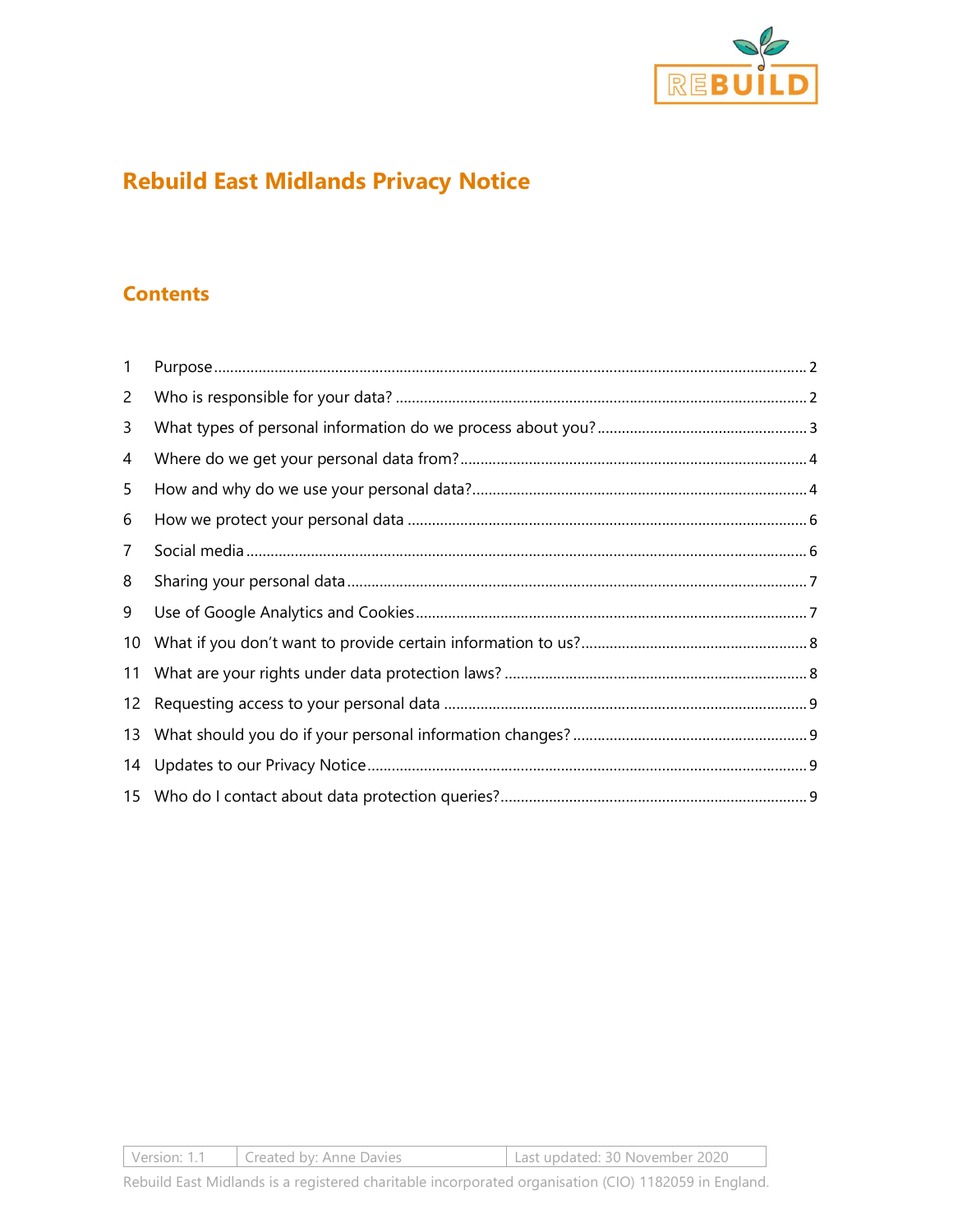

## 1. Purpose

- 1.1 Rebuild East Midlands is committed to protecting the privacy of all personal information it holds and processes. This Privacy Notice explains what personal identifiable information we collect about you, how we use it, who we share it with and how we keep it safe and secure. It also tells you about your privacy rights and how to get in touch if you need to.
- 1.2 It applies to the personal identifiable information we already hold about you and any further personal identifiable information we might collect about you, either from you or from a third party. How we use your personal identifiable information will depend on the services we provide to you.
- 1.3 This Privacy Notice is a public document available when Rebuild East Midlands obtains and uses your personal identifiable information. It explains how we and appointed third party organisations/people use your personal identifiable information and it details your rights. We obtain your personal identifiable information in order to conduct our normal business operations.
- 1.4 Our Data Protection Officer (DPO) provides help and guidance to make sure we apply the law to the processing and protection of your personal identifiable information. If you have any questions about how we use your personal identifiable information our DPO can be reached by email at info@rebuildproject.org or by writing to the Rebuild CEO, Rebuild East Midlands.
- 1.5 For more information about your rights and how our DPO can help you, please refer to the following sections of this Privacy Notice:
	- Section 11 What are your rights under data protection laws?
	- Section 12 Requesting access to your personal data
	- Section 15 Who do I contact about data protection queries?
- 1.6 This Privacy Notice provides up to date information about how we use your personal identifiable information and replaces any previous information we have published/supplied. If we make any significant changes affecting how we use your personal identifiable information, we will make changes to this Privacy Notice and we will let you know about these changes.

# 2. Who is responsible for your data?

- 2.1 Our Privacy Notice applies to all personal information that Rebuild East Midlands collects and processes. References in this Privacy Notice to 'Rebuild', 'we', 'us' or 'our' mean Rebuild East Midlands of Rebuild Project, PO Box 8424, Derby, DE1 9GH.
- 2.2 We are a 'Data Controller' of your personal data this means we are responsible for how we collect and use your information.
- 2.3 Rebuild East Midlands is a registered charitable incorporated organisation (CIO) 1182059 in England and is regulated by the Charities Commission.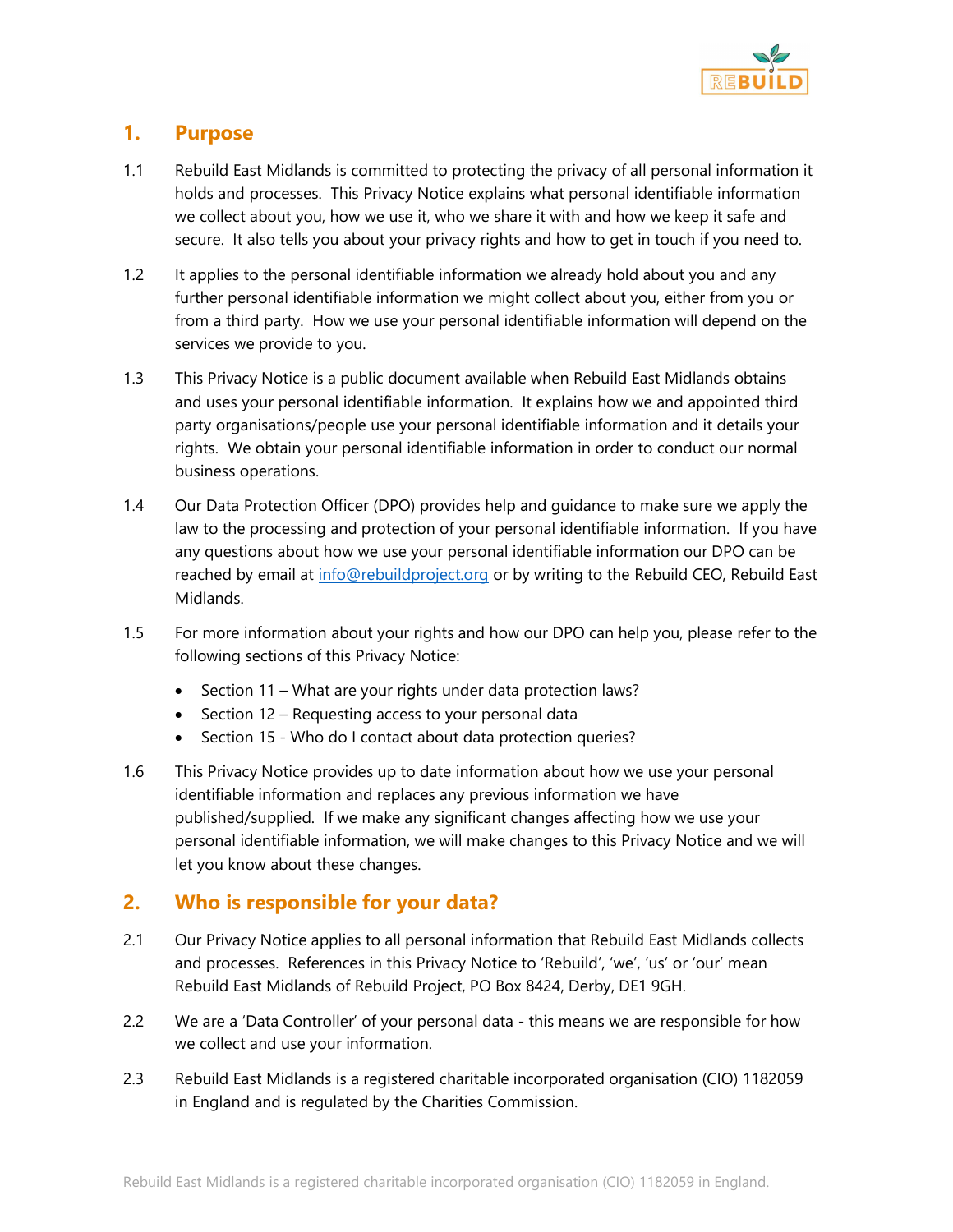

# 3. What types of personal information do we process about you?

- 3.1 When we use the term 'personal data' in our Privacy Notice, we mean information that relates to you and allows us to identify you. This can either be directly or when combined with other information that we hold on you. For example, we may hold your name, address, contact details, information relating to your enquiry or records of your contact with us.
- 3.2 We will need to collect certain elements of personal data from you, for example if you make an enquiry and need us to contact you. We constantly review the information we are collecting to ensure it is adequate, relevant and necessary for the purpose(s) we need it for

| Personal data collected:                                 | When we collect it:                      |
|----------------------------------------------------------|------------------------------------------|
| Name, address, contact details (telephone number,        | When you make a donation to our          |
| email address), taxpayer status (for Gift Aid).          | charity or request to be kept up to date |
|                                                          | on news and events.                      |
| Name, address, contact details (telephone number,        | If you are a funder or potential funder. |
| email address).                                          |                                          |
| Name, address, contact details, NRM number, health       | When you are referred to us through an   |
| history, legal status, ethnicity                         | external organisation for the purpose of |
|                                                          | receiving support from us.               |
| Name, unique identification number, medical              | When we develop a support plan for       |
| information (wellbeing, emotional and mental health      | you.                                     |
| scores)                                                  |                                          |
| Name, address, date of birth, contact details, career    | When you apply for a job with us as a    |
| history, education and qualifications, health            | volunteer.                               |
| information, criminal convictions relevant to the role   |                                          |
| (to fulfil our legal obligations under relevant          |                                          |
| legislation including the Safeguarding Vulnerable        |                                          |
| Groups Act 2006)                                         |                                          |
| Name, address, date of birth, contact details, career    | If you apply to be one of our trustees   |
| history, education and qualifications, NI number,        |                                          |
| proof of address, address history                        |                                          |
| Name, address, date of birth, contact details, career    | When you apply for a job with us as a    |
| history, education and qualifications, health            | paid member of staff.                    |
| information, proof of right to work in the UK,           |                                          |
| criminal convictions relevant to the role (to fulfil our |                                          |
| legal obligations under relevant legislation including   |                                          |
| the Safeguarding Vulnerable Groups Act 2006)             |                                          |
| Name, address, contact details, bank details             | When we purchase services from you       |
|                                                          | and we need to pay your invoice          |
| Name, address, contact details, Photo ID, Proof of       | When you complete a DBS check.           |
| address, passport number, address history, NI            |                                          |
| number                                                   |                                          |
| Relevant criminal conviction history shared in line      |                                          |
| with DBS policy                                          |                                          |

3.3 We may collect and use the following categories of data about you: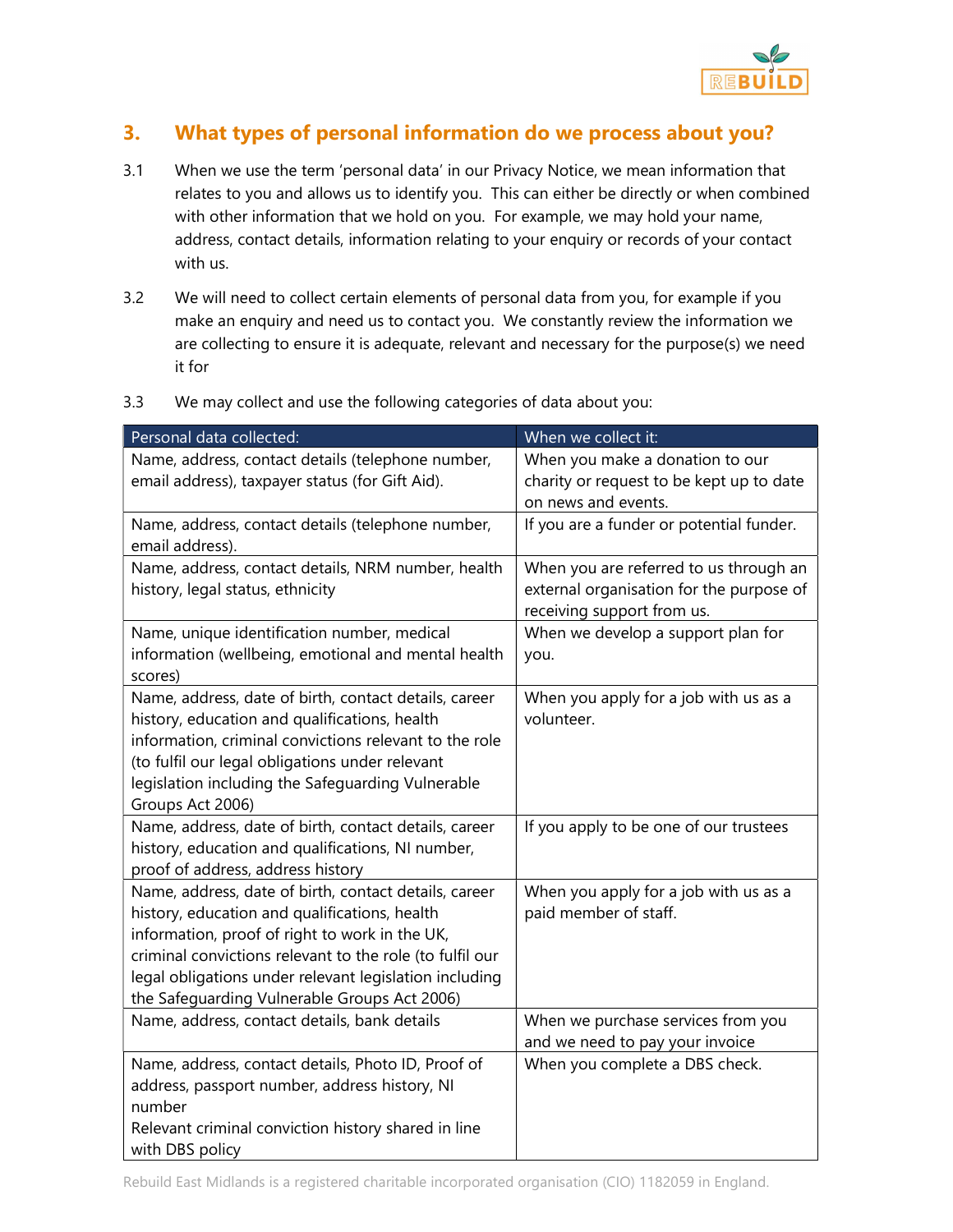

| Name, contact details.                                                                                                                                     | When we work with external companies<br>and need to contact you. |
|------------------------------------------------------------------------------------------------------------------------------------------------------------|------------------------------------------------------------------|
| Name, address, contact details, bank details, NI<br>number.                                                                                                | When you work for us as a paid<br>member of staff.               |
| Name, address, date of birth, contact details, career<br>history, education and qualifications, health<br>information, copy of University DBS certificate. | When you are a student doing a<br>placement with us.             |

#### 3.4 Special Category Data

- 3.4.1 When we collect personal data about you, we may ask for information which is considered sensitive or classed as 'special category data' under data protection laws. This includes information relating to your racial or ethnic origin, physical or mental health, political opinions, religious or philosophical beliefs, your sex life or sexual orientation. Special category data also includes the processing of genetic data or biometric data for the purpose of uniquely identifying a natural person.
- 3.4.2 We will only collect this type of data if you have given us explicit consent, or we have a legal basis for doing so.
- 3.4.3 There may be occasions where inadvertently we identify special category data about you. For example, your racial or ethnic origin, physical or mental health, political opinions, religious or philosophical beliefs, your sex life or sexual orientation may be evident from:
	- Face to face meetings; or
	- Statements you provide to us.
- 3.4.4 Rebuild East Midlands acknowledges that we need to take extra care of any special category data we hold about you, so we will make sure it is adequately protected and secured in line with data protection requirements.

## 4. Where do we get your personal data from?

- 4.1 We collect personal information about you from various sources which may include:
	- Directly from you;
	- From third parties acting on your behalf;
	- From current and/or previous employers (for staff and volunteers only).
- 4.2 We may collect personal information about you via our website www.rebuildproject.org, through online or paper forms, telephone calls, face to face meetings, email, or social media.

## 5. How and why do we use your personal data?

- 5.1 We only use your personal identifiable information where laws that protect your privacy rights allow us to. This will be when:
	- we need to use the information to comply with our legal obligations;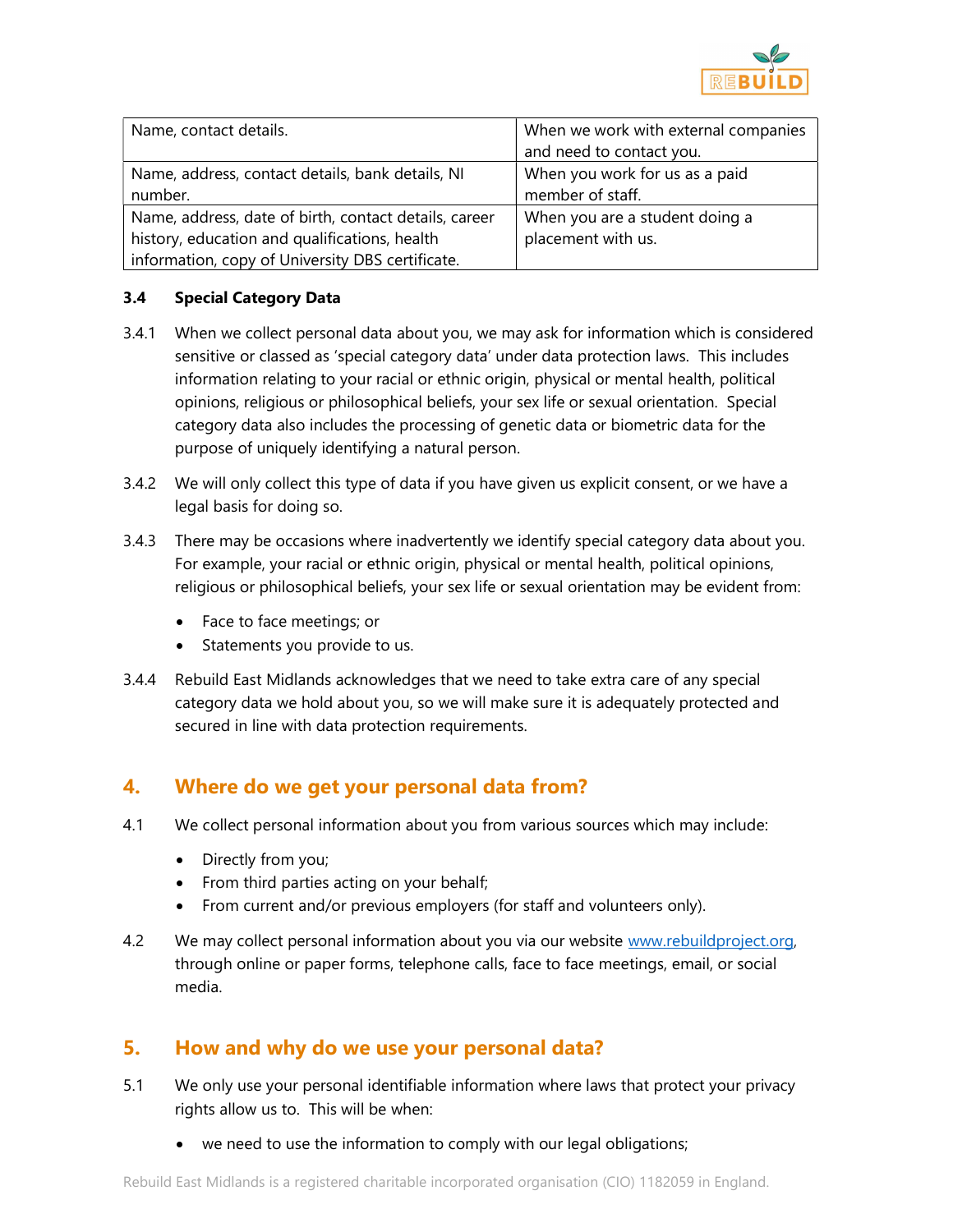

- we need to use the information to perform a contract with you; and/or
- it is fair to use the personal identifiable information either in our interests or someone else's interests, where there is no disadvantage to you – this can include where it is in our interests to contact you about products or services, market to you, or collaborate with others to improve our services;
- we need to seek your consent (if consent is needed) to market to you.
- 5.2 Where we have your consent, you have the right to withdraw it. We will let you know how to do that at the time we gather your consent. See Section 10 'What if I don't want to provide certain information to you?' for details about how to withdraw your consent to marketing.
- 5.3 Certain kinds of personal information that is particularly sensitive. This is information about your health status, racial or ethnic origin, political views, religious or similar beliefs, sex life or sexual orientation, genetic or biometric identifiers, or criminal convictions or allegations. We will only use this kind of personal information where:
	- we have a legal obligation to do so (for example to protect vulnerable people);
	- it is necessary for us to do so to protect your vital interests;
	- it is in the substantial public interest;
	- it is necessary for the prevention or detection of crime;
	- it is necessary for insurance purposes; or
	- you have specifically given us 'affirmative' consent to use the information;
	- it is in the public domain.

| D.4<br>we may use your personal data for the following purposes: |                                                                                                                                                             |                                   |  |  |  |  |
|------------------------------------------------------------------|-------------------------------------------------------------------------------------------------------------------------------------------------------------|-----------------------------------|--|--|--|--|
| Purposes of data use: Specifically:                              |                                                                                                                                                             | Our lawful basis for<br>doing so: |  |  |  |  |
| Processing                                                       | If you have decided to donate to our charity, this                                                                                                          | Performance of a                  |  |  |  |  |
| transactions                                                     | will enable us to process the transaction.                                                                                                                  | contract.                         |  |  |  |  |
| Keeping you<br>informed                                          | To enable us to provide you with useful and<br>important information relating to our services.                                                              | Legitimate interests.             |  |  |  |  |
|                                                                  | To enable us to share information about our<br>services including marketing communications.                                                                 | Consent.                          |  |  |  |  |
|                                                                  | To notify you about changes to our terms or<br>updates to our Privacy Notice.                                                                               | Legal obligation.                 |  |  |  |  |
| Supporting you                                                   | To enable us to provide you with relevant<br>support.                                                                                                       | Performance of a<br>contract.     |  |  |  |  |
|                                                                  | To enable us to deal with a safeguarding issue<br>we may need to share certain information with<br>external agencies e.g. the police or social<br>services. | Legal obligation.                 |  |  |  |  |
| Managing your<br>employment contract                             | To enable us to manage our contract of<br>employment with you (including paying you) we<br>will need to process personal information about<br>you.          | Performance of a<br>contract.     |  |  |  |  |

#### 5.4 We may use your personal data for the following purposes: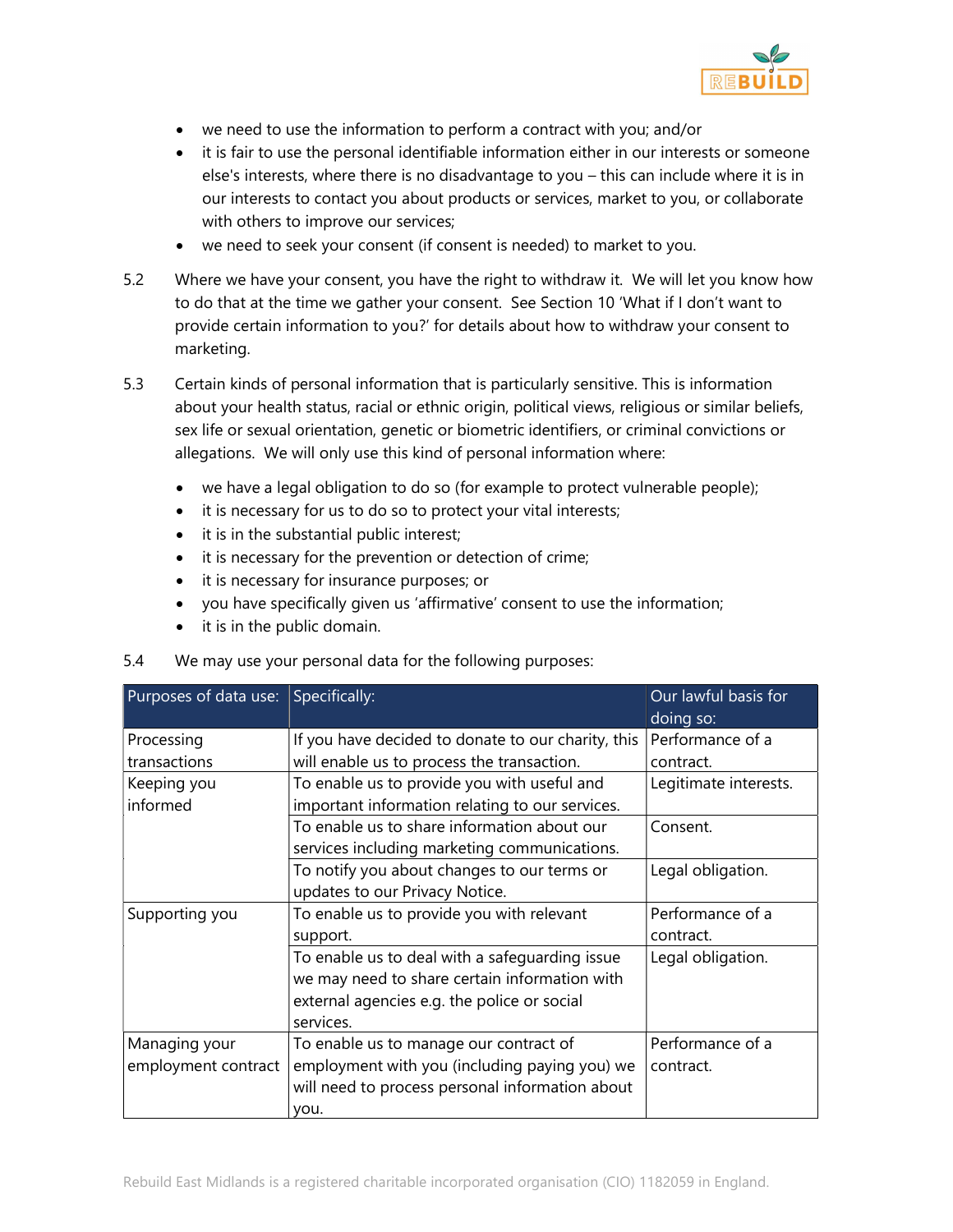

| Keeping your details | To ensure we are holding up to date details for                  | Performance of a   |
|----------------------|------------------------------------------------------------------|--------------------|
| up to date           | you.                                                             | contract and legal |
|                      |                                                                  | obligation.        |
| <b>Trustees</b>      | To comply with charity governance and functions Performance of a |                    |
|                      |                                                                  | contract and legal |
|                      |                                                                  | obligation.        |

5.5 We may also need to use your information to assist with the delivery of audit and assurance reviews, assist us with fraud investigations and comply with other legal requirements.

## 6. How we protect your personal data

- 6.1 All personal information you provide to us is stored on our secure servers within the UK. However there may be occasions where your information may need to be stored in or sent to companies, service providers, agents, subcontractors and regulatory authorities in countries outside of the European Economic Area ('EEA') which may not have the same level of security and protection as we have under UK legislation. If we have to do this, we will make sure that suitable security measures are in place.
- 6.2 We take data security matters on our individuals' information very seriously. With this in mind we treat your data with care and take a best practice approach to protect it wherever possible.
- 6.3 We secure all of our websites using 'https' technology and we regularly monitor our systems for possible vulnerabilities, threats and attacks to ensure your data remains protected.
- 6.4 We will only keep your personal information for as long as we need it to fulfil the purposes set out in this Privacy Notice, or as required by law. This might be for as long as you have a relationship with us, or longer where we need it for legitimate reasons such as legal, tax or regulatory purposes.

## 7. Social media

- 7.1 We work with third parties, including social network sites like Facebook, Twitter, Instagram, WhatsApp and YouTube. We use them to keep you updated on our products and services, share news stories and videos and to offer alternative ways for you to make contact with us.
- 7.2 All of these companies operate Third Party Sites. We cannot control how your data is collected, stored, used or shared by these Third Party Sites or to whom it is disclosed. Please be sure to review the privacy policies and privacy settings on your social networking sites to make sure you understand the information they are sharing. If you do not want a Third Party Site to share information about you, you must contact that site and determine whether it gives you the opportunity to opt-out of sharing such information. Rebuild East Midlands is not responsible for how these Third Party Sites may use information collected from or about you.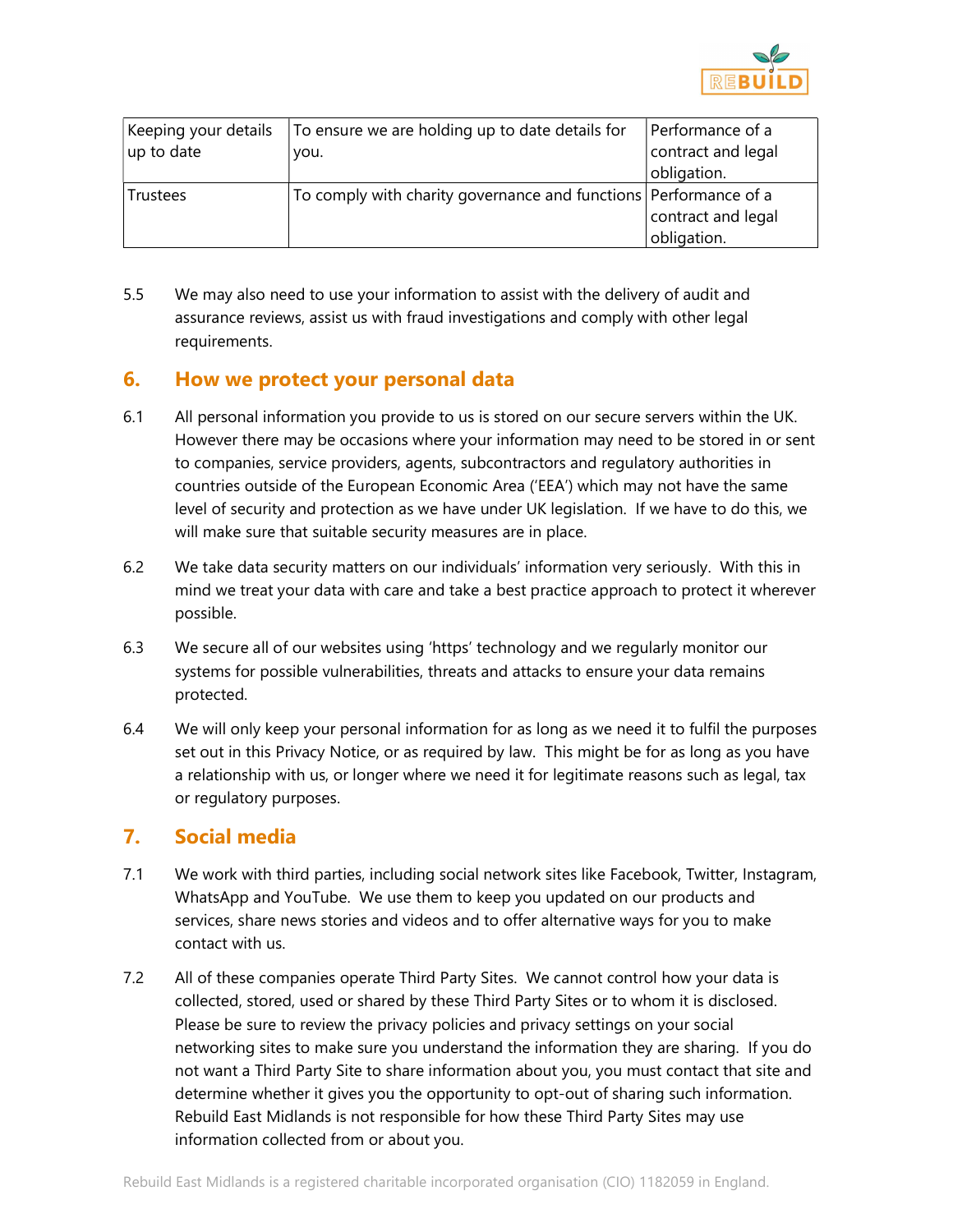

7.3 Social media posts on the Rebuild East Midlands website are publicly available and therefore you should not submit personal information about yourself using these channels. If you decide to use social media to contact us, you accept full responsibility for the security and use of the data provided. Any private messages sent using social media will only be stored for the duration of dealing with your enquiry and any information provided will not be used for any other purposes than customer support.

# 8. Sharing your personal data

- 8.1 Rebuild East Midlands may share the information it collects about you with other companies or third parties in the following instances:
	- if we are under a duty to disclose or share your personal data in order to comply with a legal obligation;
	- if we believe disclosure is necessary to protect the rights, property, or safety of Rebuild East Midlands, its individuals, employees, or others;
	- in order to undertake fraud investigations or respond to a law enforcement request.
- 8.2 We will not sell your personal data onto third parties for marketing purposes.
- 8.3 We may share your information with the following groups:
	- government agencies
	- local authorities
	- police or other law enforcement agencies
	- Her Majesty's Court Service
	- social services
	- internal and external auditors
	- software and system providers
	- banks and other financial institutions
- 8.4 Specifically, the third parties we share personal data with include:
	- Johnson Tidsall Accountancy
	- NEST Pension provider
	- HMRC
	- Derby City Council
	- Derby Homes
	- CAF Bank
	- Home Office

# 9. Use of Google Analytics and Cookies

- 9.1 We use Google Analytics to collect anonymous information about use of our website. Google Analytics collects information such as how often users visit this site, what pages they visit when they do so, and what other sites they used prior to coming to this site. We use the information we get from Google Analytics only to improve our website.
- 9.2 Although Google Analytics places a permanent cookie on your web browser to identify you as a unique user next time you visit our website, the cookie cannot be used by anyone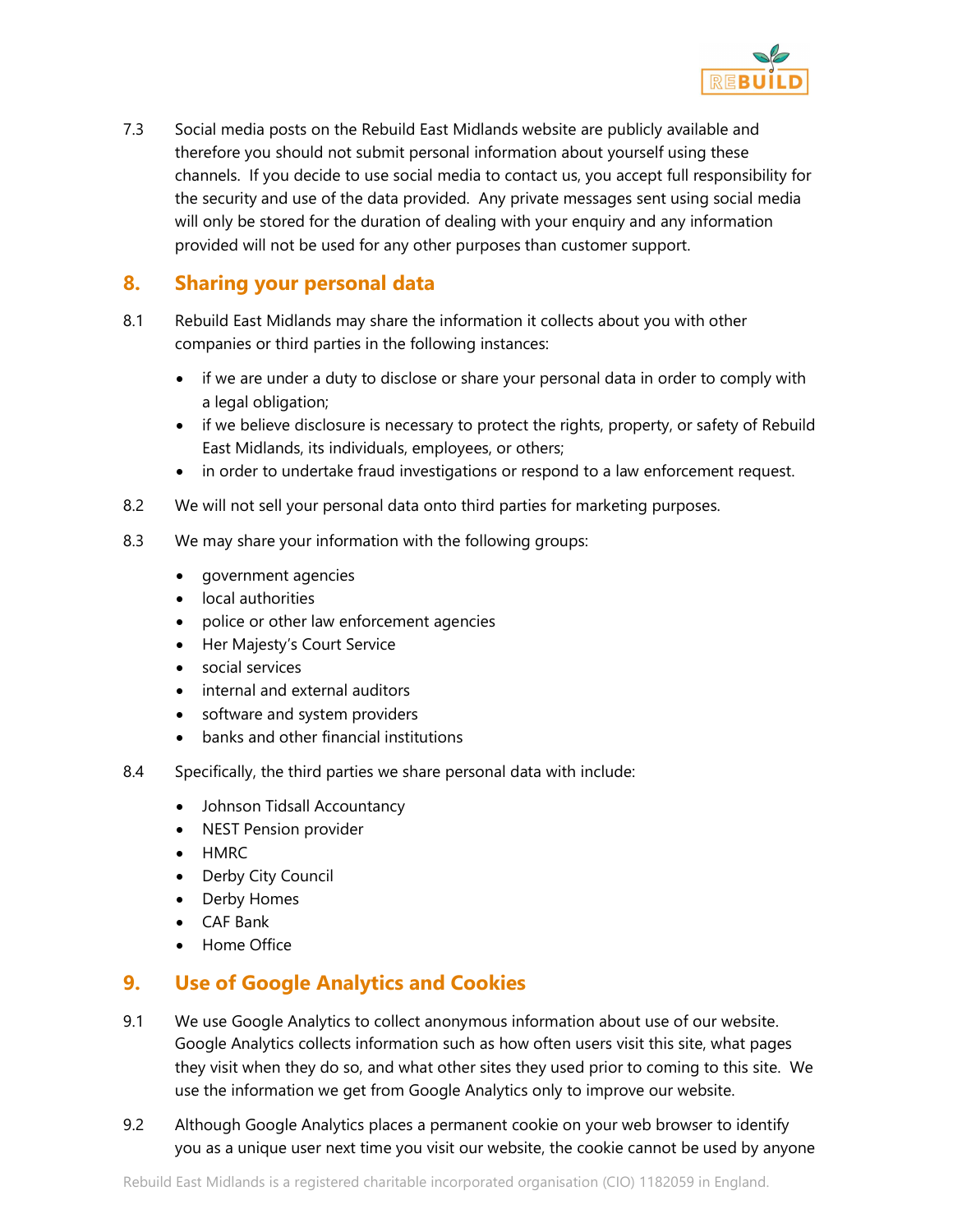

but Google whose ability to use and share information collected by Google Analytics about your visits to this site is restricted by the Google Analytics Terms of Use and the Google Privacy Policy.

- 9.3 Google Analytics uses cookies to define user sessions, which allows for the collection of data about how visitors are using the websites. First Party Cookies are used which means that the cookies are linked to a specific website domain and Google Analytics will only use that cookie for statistical analysis related to your browsing behaviour on that specific website.
- 9.4 If you wish to, you can opt out by turning off cookies in the preferences settings in your web browser or you can use Google's opt out tool within Chrome.

## 10. What if you don't want to provide certain information to us?

- 10.1 We will be unable to provide you with products or services if you do not let us have certain pieces of personal information. But we'll only ask you for what we really need.
- 10.2 In some cases providing personal information is optional, for example providing your contact details to receive marketing communications. We will make it explicitly clear if this is the case, so you can decide if you want to opt in or not. If you change your mind and decide you don't want to receive marketing communications any more, you can let us know by emailing info@rebuildproject.org.

# 11. What are your rights under data protection laws?

- 11.1 You have eight rights relating to the use and storage of your personal identifiable information. These are:
	- The right to be informed.
	- The right of access.
	- The right to rectification.
	- The right to erasure.
	- The right to restrict processing.
	- The right to data portability.
	- The right to object.
	- Rights in relation to automated decision making and profiling.

For further information as to your rights, see https://ico.org.uk/for-organisations/guideto-data-protection/guide-to-the-general-data-protection-regulation-gdpr/individualrights/

11.2 In brief, you have the right to be informed who is obtaining and using your personal information, how this information will be retained, shared and secured and what lawful grounds will be used to obtain and use it. You have the right to object to how we use your personal information in certain circumstances. You also have the right to obtain a copy of the personal information we hold about you. You can find out how to do this in Section 12.